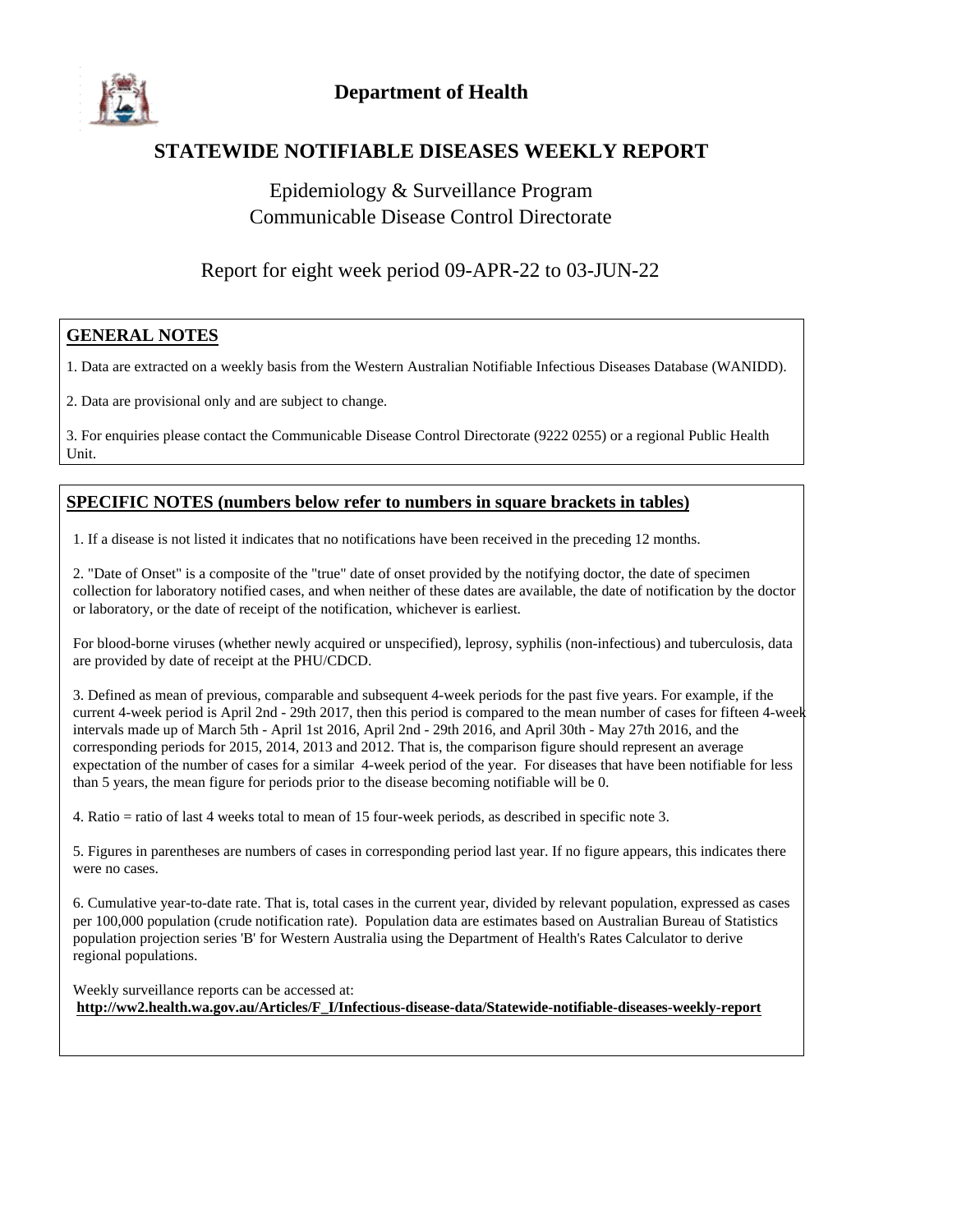# **STATEWIDE notifications for past 8 weeks**[1] **(by date of onset**[2]**)**

|                                                           |                | <b>Week Ending</b>  |                |                                                 |                    |              |              |              |                    |                                              |              |                    | Mean of        |            |
|-----------------------------------------------------------|----------------|---------------------|----------------|-------------------------------------------------|--------------------|--------------|--------------|--------------|--------------------|----------------------------------------------|--------------|--------------------|----------------|------------|
|                                                           |                | 15/04 22/04         |                | 29/04 06/05 13/05                               |                    | 20/05        |              | 27/05 03/06  |                    | <b>Cumulative Total</b><br>to end of week 22 |              | Total              | $15 \times 4$  |            |
|                                                           |                |                     |                |                                                 |                    |              |              |              |                    |                                              |              | Last 4             | week           | Ratio      |
| <b>Disease Category/Disease</b>                           |                |                     |                |                                                 |                    |              |              |              | 2022               | 2021                                         | 2020         | Weeks              | periods[3]     | [4]        |
| Blood-borne diseases[2]                                   |                |                     |                |                                                 |                    |              |              |              |                    |                                              |              |                    |                |            |
| Hepatitis B (newly acquired)                              |                |                     |                |                                                 |                    |              | 1            |              | 1                  | 5                                            | 6            | $\mathbf{1}$       | 1.9            | 0.5        |
| Hepatitis B (unspecified)                                 | 14             | 5                   | 4              | 14                                              | 9                  | 16           | 4            | 7            | 170                | 299                                          | 188          | 36                 | 36.5           | 1.0        |
| Hepatitis C (newly acquired)<br>Hepatitis C (unspecified) | 10             | 3<br>9              | 5              | $\overline{2}$<br>13                            | $\mathbf{1}$<br>13 | 12           | 1<br>17      | 2<br>12      | 25<br>295          | 30<br>448                                    | 42<br>332    | 4<br>54            | 8.1<br>67.5    | 0.5<br>0.8 |
| Hepatitis D                                               |                |                     |                |                                                 |                    | 1            | 1            |              | 3                  | 3                                            | $\Omega$     | 2                  | 0.4            | 5.0        |
| <b>Enteric diseases</b>                                   |                |                     |                |                                                 |                    |              |              |              |                    |                                              |              |                    |                |            |
| Campylobacteriosis                                        | 62             | 59                  | 58             | 58                                              | 62                 | 67           | 65           | 51           | 1322               | 1223                                         | 1131         | 245                | 204.3          | 1.2        |
| Cryptosporidiosis                                         | 2              | $\overline{2}$      | 10             | 7                                               | 2                  | 5            | 2            | 5            | 154                | 67                                           | 453          | 14                 | 15.1           | 0.9        |
| <b>Hepatitis A</b>                                        |                |                     |                |                                                 |                    | 1            |              |              | 3                  | $\mathbf 1$                                  | 6            | $\mathbf{1}$       | 0.7            | 1.5        |
| Listeriosis                                               |                |                     |                |                                                 |                    |              |              |              | 1                  | 3                                            | 1            | $\mathbf 0$        | 0.5            | 0.0        |
| Rotavirus<br>STEC/VTEC infection                          | 3<br>3         | 8<br>$\overline{4}$ | 5<br>5         | 9<br>$\overline{2}$                             | 7<br>4             | 5<br>5       | 4<br>3       | 2<br>2       | 142<br>88          | 54<br>48                                     | 101<br>59    | 18<br>14           | 31.3<br>5.9    | 0.6<br>2.4 |
| Salmonellosis                                             | 19             | 16                  | 13             | 16                                              | 10                 | 8            | 11           | 9            | 417                | 547                                          | 946          | 38                 | 149.1          | 0.3        |
| Shigellosis                                               | 3              | 3                   | 3              | $\overline{2}$                                  | 3                  | 3            | 4            | 3            | 53                 | 42                                           | 141          | 13                 | 14.4           | 0.9        |
| Typhoid                                                   |                |                     |                |                                                 |                    |              |              | 1            | 6                  | $\mathbf{1}$                                 | 3            | $\mathbf{1}$       | 0.4            | 2.5        |
| Vibrio parahaemolyticus                                   |                |                     |                | 1                                               |                    |              |              |              | 3                  | 3                                            | 2            | 0                  | 0.9            | 0.0        |
| Yersiniosis<br>Sexually transmissible infections          |                |                     | 1              |                                                 |                    |              | 2            | 1            | 11                 | 17                                           | 5            | 3                  | 1.7            | 1.7        |
|                                                           |                |                     |                |                                                 |                    |              |              |              |                    |                                              |              |                    |                |            |
| Chlamydia (genital)<br>Gonorrhoea                         | 159<br>44      | 141<br>41           | 165<br>58      | 198<br>68                                       | 231<br>68          | 237<br>68    | 218<br>61    | 211<br>51    | 4513<br>1236       | 4723<br>1194                                 | 4765<br>1722 | 897<br>248         | 845.1<br>258.1 | 1.1<br>1.0 |
| Syphilis (congenital)                                     |                |                     |                |                                                 |                    |              |              |              | 2                  | 3                                            | 0            | 0                  | 0.2            | 0.0        |
| Syphilis - Infectious                                     | 14             | 12                  | 15             | 16                                              | 20                 | 13           | 36           | 19           | 362                | 371                                          | 302          | 88                 | 41.5           | 2.1        |
| Syphilis - Non-Infectious                                 | 4              | 3                   | 1              | 4                                               | $\overline{7}$     | 3            | 8            |              | 92                 | 86                                           | 90           | 18                 | 16.5           | 1.1        |
| Vaccine preventable diseases                              |                |                     |                |                                                 |                    |              |              |              |                    |                                              |              |                    |                |            |
| Influenza                                                 | 1              | $\overline{7}$      | 8              | 18                                              | 42                 | 101          | 159          | 285          | 632                | 15                                           | 1162         | 587                | 1127.0         | 0.5        |
| Mumps                                                     |                |                     |                |                                                 |                    |              |              |              | $\mathbf{1}$       | $\mathbf{1}$                                 | 9            | $\mathbf 0$        | 1.4            | 0.0        |
| Pertussis<br>Pneumococcal infection                       | 1<br>2         | 1<br>1              | 5              | 1<br>4                                          | 6                  | 1<br>1       | 4            | 8            | 17<br>62           | 15<br>36                                     | 100<br>47    | 1<br>19            | 52.4<br>17.3   | 0.0<br>1.1 |
| Varicella (chicken pox)                                   | $\overline{2}$ | 5                   | $\overline{4}$ | 7                                               | 2                  | 8            | 7            | 3            | 136                | 171                                          | 176          | 20                 | 39.7           | 0.5        |
| Varicella (shingles)                                      | 38             | 40                  | 29             | 29                                              | 34                 | 43           | 40           | 19           | 991                | 1191                                         | 1032         | 136                | 172.4          | 0.8        |
| Varicella (unspecified)                                   | 46             | 36                  | 34             | 43                                              | 46                 | 51           | 53           | 61           | 1070               | 712                                          | 568          | 211                | 115.4          | 1.8        |
| <b>Vector-borne diseases</b>                              |                |                     |                |                                                 |                    |              |              |              |                    |                                              |              |                    |                |            |
| Barmah Forest virus                                       |                |                     | $\mathbf 1$    |                                                 | 1                  | $\mathbf{1}$ |              | $\mathbf 1$  | 11                 | 7                                            | 13           | 3                  | 2.1            | 1.4        |
| Chikungunya                                               |                |                     | 1              |                                                 |                    |              |              |              | 2                  | 0                                            | 6            | 0                  | 0.3            | 0.0        |
| Dengue fever                                              |                |                     | 2              |                                                 |                    | 1            | 1            |              | 6                  | $\mathbf 0$                                  | 62           | 2                  | 10.2           | 0.2        |
| Malaria<br>Ross River virus                               | 1<br>3         | 4                   | 5              | 1<br>4                                          | 2                  | 6            | 2            | 1<br>2       | 9<br>384           | 6<br>444                                     | 24<br>162    | $\mathbf{1}$<br>12 | 3.0<br>48.9    | 0.3<br>0.2 |
| Typhus                                                    |                | $\mathbf{1}$        |                | $\mathbf{1}$                                    | 1                  | 2            |              |              | 7                  | 9                                            | 14           | 3                  | 1.5            | 2.0        |
| <b>Zoonotic diseases</b>                                  |                |                     |                |                                                 |                    |              |              |              |                    |                                              |              |                    |                |            |
| Q Fever                                                   |                |                     |                |                                                 |                    |              | 1            |              | 2                  | 2                                            | 3            | 1                  | 0.7            | 1.5        |
| Other diseases                                            |                |                     |                |                                                 |                    |              |              |              |                    |                                              |              |                    |                |            |
| Acute post-streptococcal glomerulon                       |                | 3                   |                |                                                 |                    |              |              | 1            | 11                 | 2                                            | $\mathbf{1}$ | 2                  | 0.4            | 5.0        |
| COVID-19                                                  |                |                     |                | 19670 22002 21727 23177 32842 34604 25958 18256 |                    |              |              |              | 322870             | 162                                          | 589          | 111660             | 12.9           | 8678.2     |
| Creutzfeldt-Jakob disease                                 |                |                     |                |                                                 |                    |              |              |              | -1                 | 3                                            | 2            | 0                  | 0.6            | 0.0        |
| Legionellosis                                             | 2              | 4                   | 1              |                                                 | 6                  | $\mathbf{1}$ | 2            | 4            | 31<br>$\mathbf{1}$ | 31<br>-1                                     | 36<br>0      | 13<br>0            | 5.1<br>0.1     | 2.6<br>0.0 |
| Leprosy<br>Melioidosis                                    |                | 1                   |                |                                                 |                    |              |              |              | $\overline{2}$     | 4                                            | 4            | 0                  | 0.5            | 0.0        |
| Meningococcal infection                                   |                | 1                   |                |                                                 | 2                  |              | 1            | $\mathbf{1}$ | 9                  | 6                                            | 5            | 4                  | 1.3            | 3.2        |
| <b>RSV</b>                                                | 17             | 10                  | 6              | 5                                               | 9                  | 2            | 12           | 15           | 947                | 2                                            | 0            | 38                 | 0.0            | 0.0        |
| <b>Tuberculosis</b>                                       | $\mathbf{1}$   | 3                   | 3              |                                                 | 2                  | 2            |              | 5            | 37                 | 51                                           | 50           | 9                  | 10.2           | 0.9        |
| iGAS                                                      | 5              | 5                   | 3              | 5                                               | 7                  | 2            | $\mathbf{1}$ | 3            | 80                 | 0                                            | 0            | 13                 | 0.0            | 0.0        |
| <b>Grand Total</b>                                        |                |                     |                | 20126 22430 22172 23705 33440 35270 26679 19041 |                    |              |              |              |                    |                                              |              |                    |                |            |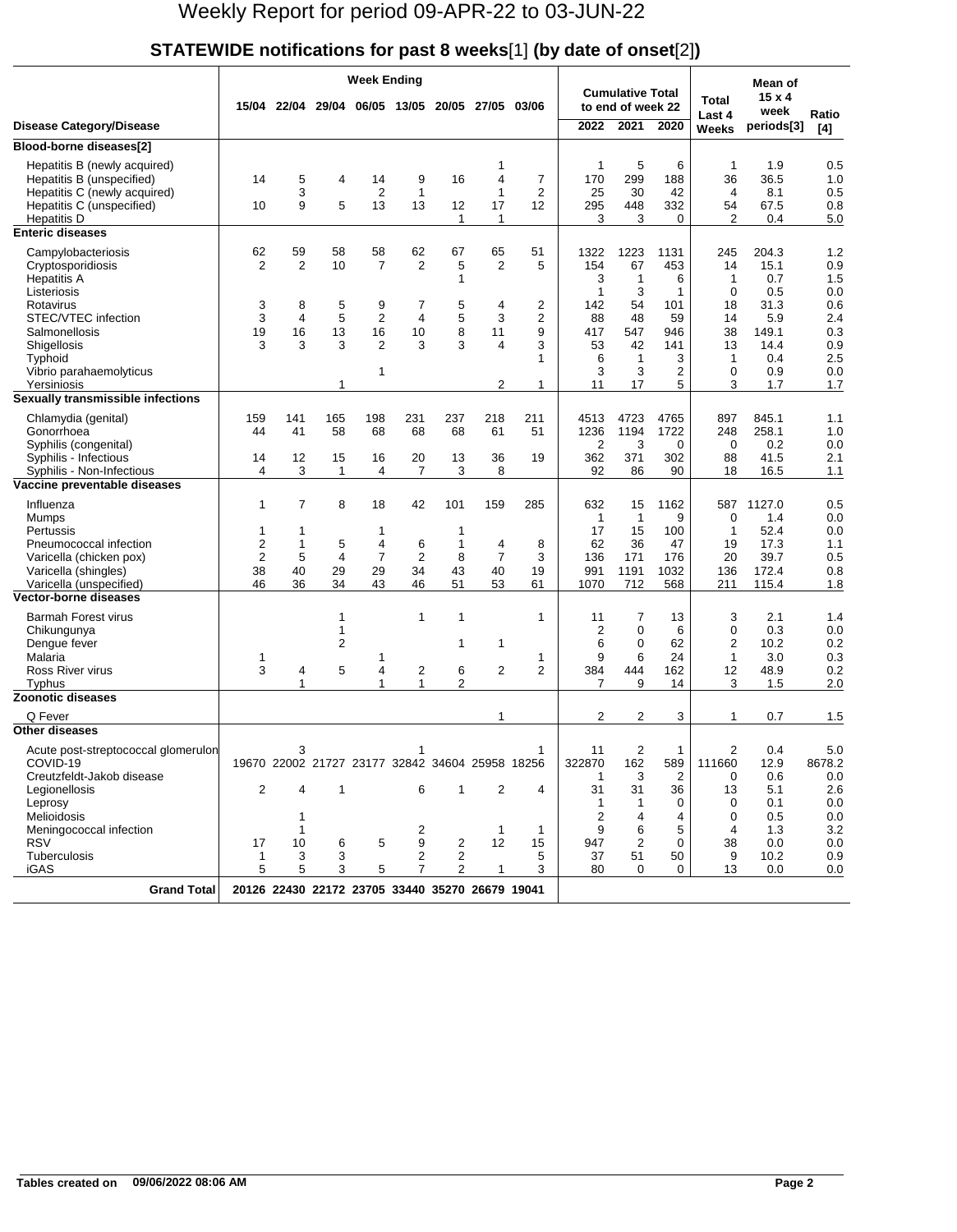## **METROPOLITAN notifications for past 8 weeks**[1] **(by date of onset**[2]**)**

|                                                                                                                                                                  | <b>Week Ending</b>                      |                                    |                                            |                                                 |                                                     |                          |                           |                           |                                           |                                                             |                                            |                                                                 | Mean of                                         |                                        |
|------------------------------------------------------------------------------------------------------------------------------------------------------------------|-----------------------------------------|------------------------------------|--------------------------------------------|-------------------------------------------------|-----------------------------------------------------|--------------------------|---------------------------|---------------------------|-------------------------------------------|-------------------------------------------------------------|--------------------------------------------|-----------------------------------------------------------------|-------------------------------------------------|----------------------------------------|
|                                                                                                                                                                  |                                         | 15/04 22/04                        |                                            | 29/04 06/05 13/05                               |                                                     | 20/05                    | 27/05 03/06               |                           |                                           | <b>Cumulative Total</b><br>to end of week 22                |                                            | <b>Total</b><br>Last 4                                          | $15 \times 4$<br>week                           | Ratio                                  |
| Disease Category/Disease                                                                                                                                         |                                         |                                    |                                            |                                                 |                                                     |                          |                           |                           | 2022                                      | 2021                                                        | 2020                                       | Weeks                                                           | periods[3]                                      | [4]                                    |
| Blood-borne diseases[2]                                                                                                                                          |                                         |                                    |                                            |                                                 |                                                     |                          |                           |                           |                                           |                                                             |                                            |                                                                 |                                                 |                                        |
| Hepatitis B (newly acquired)<br>Hepatitis B (unspecified)<br>Hepatitis C (newly acquired)<br>Hepatitis C (unspecified)<br>Hepatitis D<br><b>Enteric diseases</b> | 11<br>10                                | 4<br>1<br>9                        | 3<br>$\overline{\mathbf{4}}$               | 12<br>$\overline{2}$<br>11                      | 7<br>$\mathbf{1}$<br>9                              | 14<br>8<br>$\mathbf{1}$  | 4<br>$\mathbf{1}$<br>12   | 6<br>1<br>8               | 1<br>136<br>19<br>217<br>2                | 4<br>216<br>26<br>318<br>3                                  | 4<br>161<br>32<br>238<br>$\Omega$          | $\mathbf{1}$<br>31<br>3<br>37<br>$\mathbf{1}$                   | 1.2<br>30.3<br>6.4<br>48.4<br>0.4               | 0.8<br>1.0<br>0.5<br>0.8<br>2.5        |
|                                                                                                                                                                  |                                         |                                    |                                            |                                                 |                                                     |                          |                           |                           |                                           |                                                             |                                            |                                                                 |                                                 |                                        |
| Campylobacteriosis<br>Cryptosporidiosis<br><b>Hepatitis A</b><br>Listeriosis                                                                                     | 49<br>$\overline{2}$                    | 49<br>$\overline{2}$               | 46<br>5                                    | 44<br>5                                         | 49<br>$\overline{\mathbf{c}}$                       | 50<br>4<br>1             | 54<br>2                   | 43<br>3                   | 1052<br>117<br>2<br>1                     | 950<br>25<br>$\mathbf{1}$<br>$\mathbf{1}$                   | 907<br>396<br>5<br>$\Omega$                | 196<br>11<br>$\mathbf{1}$<br>$\Omega$<br>16                     | 161.0<br>8.5<br>0.5<br>0.4                      | 1.2<br>1.3<br>1.9<br>0.0<br>0.8        |
| Rotavirus<br>STEC/VTEC infection<br>Salmonellosis<br>Shigellosis<br>Typhoid                                                                                      | 2<br>$\mathbf{1}$<br>15<br>$\mathbf{1}$ | 6<br>4<br>8<br>$\mathbf{1}$        | 5<br>$\overline{4}$<br>9<br>$\overline{2}$ | 7<br>$\overline{2}$<br>12<br>$\mathbf{1}$       | 6<br>$\overline{\mathbf{c}}$<br>5<br>$\overline{2}$ | 5<br>3<br>5              | 3<br>1<br>6<br>1          | 2<br>1<br>5<br>3          | 120<br>57<br>290<br>23<br>5               | 49<br>35<br>381<br>9<br>$\Omega$                            | 82<br>47<br>715<br>73<br>3                 | 7<br>21<br>6<br>0                                               | 19.7<br>4.8<br>111.0<br>6.1<br>0.3              | 1.5<br>0.2<br>1.0<br>0.0               |
| Vibrio parahaemolyticus<br>Yersiniosis                                                                                                                           |                                         |                                    | 1                                          | 1                                               |                                                     |                          | 2                         | 1                         | 3<br>10                                   | 3<br>12                                                     | 2<br>5                                     | 0<br>3                                                          | 0.6<br>1.4                                      | 0.0<br>2.1                             |
| Sexually transmissible infections                                                                                                                                |                                         |                                    |                                            |                                                 |                                                     |                          |                           |                           |                                           |                                                             |                                            |                                                                 |                                                 |                                        |
| Chlamydia (genital)<br>Gonorrhoea<br>Syphilis - Infectious<br>Syphilis - Non-Infectious                                                                          | 133<br>30<br>11<br>$\mathbf{1}$         | 112<br>23<br>8<br>2                | 136<br>38<br>10                            | 150<br>40<br>12<br>2                            | 187<br>50<br>13<br>5                                | 189<br>44<br>7<br>2      | 179<br>36<br>26<br>3      | 159<br>33<br>16           | 3583<br>787<br>260<br>55                  | 3729<br>724<br>206<br>62                                    | 3690<br>1204<br>196<br>77                  | 714<br>163<br>62<br>10                                          | 660.7<br>173.9<br>26.3<br>12.1                  | 1.1<br>0.9<br>2.4<br>0.8               |
| Vaccine preventable diseases                                                                                                                                     |                                         |                                    |                                            |                                                 |                                                     |                          |                           |                           |                                           |                                                             |                                            |                                                                 |                                                 |                                        |
| Influenza<br>Pertussis<br>Pneumococcal infection<br>Varicella (chicken pox)<br>Varicella (shingles)<br>Varicella (unspecified)                                   | 1<br>1<br>1<br>28<br>43                 | 4<br>$\mathbf{1}$<br>2<br>30<br>36 | 6<br>3<br>20<br>30                         | 11<br>1<br>3<br>6<br>21<br>38                   | 27<br>5<br>1<br>22<br>42                            | 70<br>1<br>4<br>30<br>43 | 118<br>2<br>4<br>23<br>50 | 183<br>5<br>2<br>10<br>60 | 428<br>14<br>30<br>94<br>677<br>991       | 6<br>13<br>23<br>125<br>839<br>682                          | 933<br>79<br>17<br>123<br>750<br>547       | 398<br>$\mathbf{1}$<br>12<br>11<br>85<br>195                    | 898.7<br>35.5<br>10.1<br>29.5<br>120.9<br>111.3 | 0.4<br>0.0<br>1.2<br>0.4<br>0.7<br>1.8 |
| <b>Vector-borne diseases</b>                                                                                                                                     |                                         |                                    |                                            |                                                 |                                                     |                          |                           |                           |                                           |                                                             |                                            |                                                                 |                                                 |                                        |
| <b>Barmah Forest virus</b><br>Chikungunya<br>Dengue fever<br>Malaria<br>Ross River virus<br>Typhus                                                               | 1<br>$\overline{2}$                     | 2                                  | 1<br>$\overline{2}$<br>3                   | 3                                               | $\mathbf{1}$<br>$\mathbf{1}$<br>1                   | 1<br>4<br>$\mathbf{1}$   | 1<br>1                    | 1<br>1<br>1               | 3<br>$\overline{2}$<br>6<br>8<br>254<br>3 | 0<br>$\mathbf 0$<br>$\mathbf 0$<br>5<br>239<br>$\mathbf{1}$ | 3<br>$\overline{2}$<br>48<br>18<br>88<br>8 | 2<br>0<br>$\overline{2}$<br>$\mathbf{1}$<br>7<br>$\overline{2}$ | 0.7<br>0.3<br>7.8<br>2.5<br>28.4<br>0.8         | 3.0<br>0.0<br>0.3<br>0.4<br>0.2<br>2.5 |
| Zoonotic diseases                                                                                                                                                |                                         |                                    |                                            |                                                 |                                                     |                          |                           |                           |                                           |                                                             |                                            |                                                                 |                                                 |                                        |
| Q Fever                                                                                                                                                          |                                         |                                    |                                            |                                                 |                                                     |                          | 1                         |                           | 1                                         | 1                                                           | 2                                          | 1                                                               | 0.2                                             | 5.0                                    |
| <b>Other diseases</b><br>Acute post-streptococcal glomerulon<br>COVID-19<br>Creutzfeldt-Jakob disease<br>Legionellosis<br>Leprosy                                |                                         | 1<br>4                             |                                            | 16750 19163 19061 20714 29199 30843 22904 16189 | 6                                                   |                          | 2                         | 4                         | 1<br>284710<br>-1<br>23<br>$\overline{1}$ | 0<br>71<br>3<br>18<br>1                                     | $\Omega$<br>378<br>2<br>21<br>0            | $\mathbf 0$<br>99135<br>0<br>12<br>0                            | 0.0<br>5.9<br>0.4<br>3.5<br>0.1                 | 0.0<br>16708.1<br>0.0<br>3.5<br>0.0    |
| Meningococcal infection<br><b>RSV</b><br>Tuberculosis<br>iGAS                                                                                                    | 9<br>$\overline{2}$                     | 1<br>$\overline{7}$<br>3<br>1      | 4<br>3<br>2                                | 2<br>3                                          | 2<br>6<br>1<br>$\mathbf{1}$                         | $\mathbf{1}$<br>2        | 1<br>9                    | 1<br>8<br>5               | 9<br>459<br>29<br>42                      | $\overline{2}$<br>$\mathbf 0$<br>48<br>$\Omega$             | 2<br>0<br>48<br>0                          | 4<br>23<br>7<br>3                                               | 0.7<br>0.0<br>9.1<br>0.0                        | 5.5<br>0.0<br>0.8<br>0.0               |
| <b>Grand Total</b>                                                                                                                                               |                                         |                                    |                                            | 17104 19484 19398 21103 29653 31333 23447 16751 |                                                     |                          |                           |                           |                                           |                                                             |                                            |                                                                 |                                                 |                                        |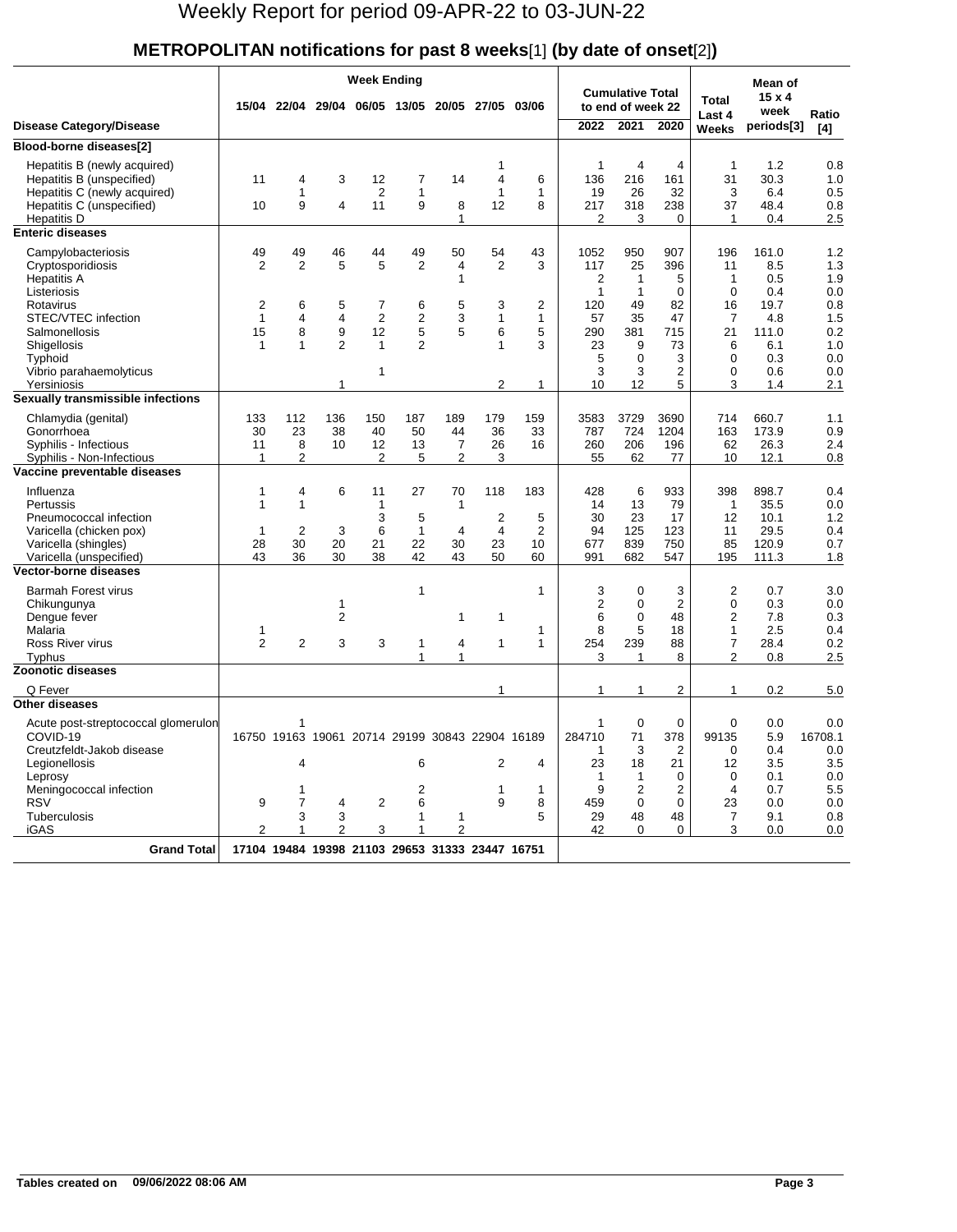|                                                                                                                                         |                               | Metropolitan area (North)                        |                                           |                                    | Metropolitan area (South)                     |                                           | <b>Metropolitan area (East)</b> |                                                  |                                           |  |
|-----------------------------------------------------------------------------------------------------------------------------------------|-------------------------------|--------------------------------------------------|-------------------------------------------|------------------------------------|-----------------------------------------------|-------------------------------------------|---------------------------------|--------------------------------------------------|-------------------------------------------|--|
| <b>Disease Category/Disease</b>                                                                                                         | Last<br>Week                  | Last 4<br>Weeks[5]                               | Cum. YTD<br>Rate[6]                       | Last<br>Week                       | Last 4<br>Weeks[5]                            | Cum. YTD<br>Rate[6]                       | Last<br>Week                    | Last 4<br>Weeks[5]                               | Cum. YTD<br>Rate[6]                       |  |
| Blood-borne diseases[2]                                                                                                                 |                               |                                                  |                                           |                                    |                                               |                                           |                                 |                                                  |                                           |  |
| Hepatitis B (newly acquired)<br>Hepatitis B (unspecified)<br>Hepatitis C (newly acquired)<br>Hepatitis C (unspecified)<br>Hepatitis D   | $\overline{c}$                | 8(7)<br>1(2)<br>3(8)<br>1(1)                     | 4.5<br>0.1<br>4.1<br>0.3                  | $\mathbf{1}$<br>5                  | 10(7)<br>1(1)<br>15(13)                       | 5.2<br>0.9<br>12.7                        | 4<br>3                          | 1(1)<br>13(16)<br>1(2)<br>19 (21)                | 0.1<br>9.2<br>1.6<br>13.8                 |  |
| <b>Enteric diseases</b>                                                                                                                 |                               |                                                  |                                           |                                    |                                               |                                           |                                 |                                                  |                                           |  |
| Campylobacteriosis<br>Cryptosporidiosis<br><b>Hepatitis A</b><br>Listeriosis                                                            | 10<br>$\mathbf{1}$            | 62 (60)<br>2(1)                                  | 47.8<br>4.3<br>0.1                        | 15                                 | 72 (39)<br>3(2)                               | 54.3<br>2.4<br>0.1                        | 18<br>$\overline{2}$            | 62 (46)<br>6(2)<br>1                             | 45.4<br>9.3<br>0.1                        |  |
| Rotavirus<br>STEC/VTEC infection<br>Salmonellosis<br>Shigellosis<br>Typhoid                                                             | 1<br>2<br>2                   | 5(3)<br>3(2)<br>7(17)<br>2(2)                    | 4.5<br>1.8<br>13.0<br>0.9                 | 1<br>$\overline{2}$                | 2<br>1(2)<br>7(18)<br>2                       | 5.4<br>2.5<br>12.1<br>0.9                 | 1<br>1<br>1                     | 9(3)<br>3<br>7(18)<br>2(1)                       | 6.9<br>3.7<br>15.3<br>1.4<br>0.7          |  |
| Vibrio parahaemolyticus<br>Yersiniosis                                                                                                  |                               | 2(2)                                             | 0.7                                       | 1                                  | 1                                             | 0.6                                       |                                 | (2)                                              | 0.4<br>0.1                                |  |
| Sexually transmissible infections                                                                                                       |                               |                                                  |                                           |                                    |                                               |                                           |                                 |                                                  |                                           |  |
| Chlamydia (genital)<br>Gonorrhoea<br>Syphilis (congenital)                                                                              | 56<br>9                       | 250 (219)<br>43 (44)                             | 149.8<br>28.3                             | 31<br>8                            | 204 (202)<br>45 (48)                          | 159.0<br>33.7                             | 72<br>16                        | 260 (263)<br>75 (64)                             | 191.1<br>47.7                             |  |
| Syphilis - Infectious<br>Syphilis - Non-Infectious                                                                                      | 4                             | 15(8)<br>6(5)                                    | 9.5<br>2.3                                | 1                                  | 13 (20)<br>(4)                                | 8.1<br>1.6                                | 11                              | 34(18)<br>4(5)                                   | 18.4<br>3.7                               |  |
| Vaccine preventable diseases                                                                                                            |                               |                                                  |                                           |                                    |                                               |                                           |                                 |                                                  |                                           |  |
| Influenza<br>Mumps<br>Pertussis<br>Pneumococcal infection<br>Varicella (chicken pox)<br>Varicella (shingles)<br>Varicella (unspecified) | 78<br>$\mathbf{1}$<br>5<br>20 | 162<br>(3)<br>4(3)<br>2(4)<br>28 (50)<br>75 (35) | 24.0<br>0.7<br>1.2<br>4.9<br>32.2<br>45.1 | 45<br>1<br>1<br>$\mathbf{1}$<br>23 | 97<br>1<br>3(4)<br>3(7)<br>34 (44)<br>65 (50) | 15.1<br>0.7<br>1.5<br>4.8<br>36.5<br>50.9 | 60<br>3<br>1<br>4<br>17         | 139<br>(1)<br>5(3)<br>6(8)<br>23 (34)<br>55 (30) | 20.3<br>0.5<br>1.5<br>3.5<br>26.3<br>42.9 |  |
| <b>Vector-borne diseases</b>                                                                                                            |                               |                                                  |                                           |                                    |                                               |                                           |                                 |                                                  |                                           |  |
| <b>Barmah Forest virus</b><br>Chikungunya<br>Dengue fever<br>Malaria                                                                    |                               | 1<br>(1)                                         | 0.1<br>0.4<br>0.5                         | 1                                  | 1<br>1<br>$\mathbf{1}$                        | 0.1<br>0.1<br>0.4<br>0.4                  | 1                               | 1<br>(1)                                         | 0.3<br>0.1                                |  |
| Ross River virus<br><b>Typhus</b>                                                                                                       |                               | 1(10)<br>$\mathbf{1}$                            | 6.0<br>0.1                                |                                    | 1(17)<br>1(1)                                 | 16.7<br>0.3                               | 1                               | 5(19)                                            | 13.3                                      |  |
| <b>Zoonotic diseases</b>                                                                                                                |                               |                                                  |                                           |                                    |                                               |                                           |                                 |                                                  |                                           |  |
| Q Fever                                                                                                                                 |                               |                                                  |                                           |                                    |                                               |                                           |                                 | 1                                                | 0.1                                       |  |
| Other diseases<br>Acute post-streptococcal glomerulonephritis (APS<br>COVID-19<br>Creutzfeldt-Jakob disease                             |                               | 5470 34319 (1)                                   | 13742.2                                   |                                    | 4965 31460 (1)                                | 0.1<br>12438.1<br>0.1                     |                                 | 5754 33356 (1)                                   | 13521.7                                   |  |
| Legionellosis<br>Leprosy<br>Melioidosis                                                                                                 | 1                             | 7(5)                                             | 1.8                                       | 2                                  | 2                                             | 0.6                                       | $\mathbf{1}$                    | 3(1)<br>(1)                                      | 0.8<br>0.1                                |  |
| Meningococcal infection<br><b>RSV</b><br><b>Tuberculosis</b><br>iGAS                                                                    | $\mathbf{1}$<br>4             | $\mathbf{1}$<br>10<br>(6)                        | 0.4<br>18.3<br>1.1<br>1.4                 | 3                                  | 3<br>6<br>1<br>1                              | 0.6<br>23.4<br>0.4<br>2.4                 | $\mathbf{1}$<br>5               | 7<br>6(4)<br>2                                   | 0.3<br>22.6<br>2.4<br>2.2                 |  |
| <b>Grand Total</b>                                                                                                                      |                               | 5667 35021 (499)                                 |                                           |                                    | 5107 32057 (480)                              |                                           |                                 | 5977 34106 (565)                                 |                                           |  |
|                                                                                                                                         |                               |                                                  |                                           |                                    |                                               |                                           |                                 |                                                  |                                           |  |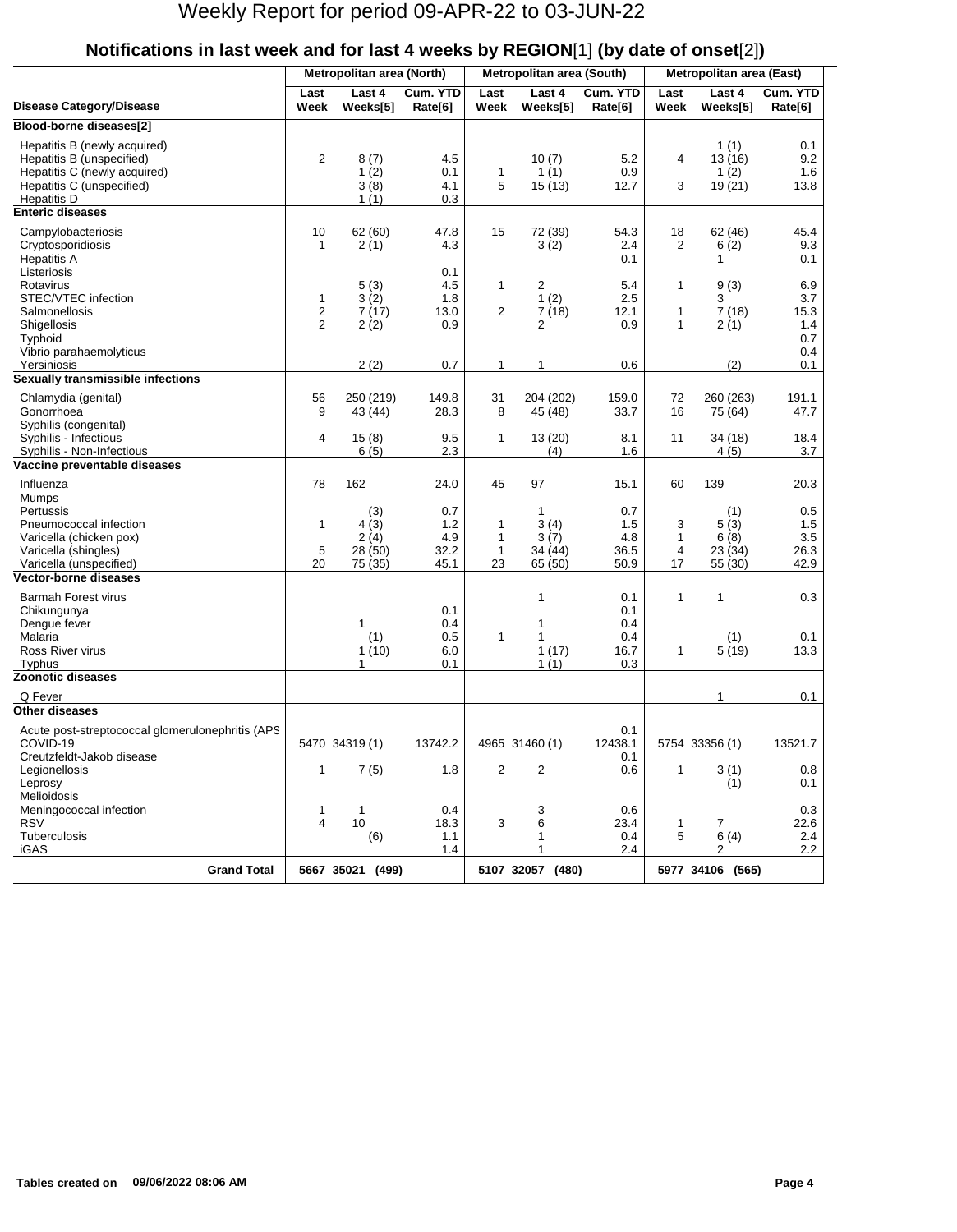|                                                                                                                                       |                                  | <b>Southwest</b>                       |                           |              | <b>Great Southern</b>        |                            | <b>Coastal and Wheatbelt</b> |                    |                            |  |
|---------------------------------------------------------------------------------------------------------------------------------------|----------------------------------|----------------------------------------|---------------------------|--------------|------------------------------|----------------------------|------------------------------|--------------------|----------------------------|--|
| <b>Disease Category/Disease</b>                                                                                                       | Last<br>Week                     | Last 4<br>Weeks[5]                     | Cum. YTD<br>Rate[6]       | Last<br>Week | Last 4<br>Weeks[5]           | Cum. YTD<br>Rate[6]        | Last<br>Week                 | Last 4<br>Weeks[5] | Cum. YTD<br>Rate[6]        |  |
| Blood-borne diseases[2]                                                                                                               |                                  |                                        |                           |              |                              |                            |                              |                    |                            |  |
| Hepatitis B (newly acquired)<br>Hepatitis B (unspecified)<br>Hepatitis C (newly acquired)<br>Hepatitis C (unspecified)<br>Hepatitis D |                                  | (3)<br>4(6)                            | 4.3<br>1.6<br>9.8         | $\mathbf{1}$ | 1(1)<br>$\mathbf{1}$<br>1(1) | 1.6<br>4.9<br>21.1         | $\mathbf{1}$                 | 3(3)               | 4.0<br>14.8                |  |
| <b>Enteric diseases</b>                                                                                                               |                                  |                                        |                           |              |                              |                            |                              |                    |                            |  |
| Campylobacteriosis<br>Cryptosporidiosis<br><b>Hepatitis A</b><br>Listeriosis                                                          | $\overline{c}$<br>$\overline{2}$ | 15 (19)<br>3(2)                        | 56.0<br>4.3<br>0.5        | 4            | 8(4)<br>(1)                  | 83.0<br>6.5                | $\mathbf{1}$                 | 7(4)               | 37.7<br>1.3                |  |
| Rotavirus<br>STEC/VTEC infection<br>Salmonellosis<br>Shigellosis<br>Typhoid                                                           | $\mathbf{1}$                     | 4(1)<br>2(7)                           | 2.2<br>4.9<br>20.7        |              | 1<br>2(2)                    | 3.3<br>6.5<br>13.0         |                              | 1(4)               | 5.4<br>6.7<br>13.5         |  |
| Vibrio parahaemolyticus                                                                                                               |                                  |                                        |                           |              |                              |                            |                              |                    |                            |  |
| Yersiniosis<br>Sexually transmissible infections                                                                                      |                                  |                                        |                           |              |                              |                            |                              |                    | 1.3                        |  |
| Chlamydia (genital)<br>Gonorrhoea                                                                                                     | 9                                | 32 (46)<br>(6)                         | 96.8<br>12.5              | 3            | 11(11)                       | 79.7<br>9.8                | $\mathbf{1}$                 | 9(8)<br>1(2)       | 83.5<br>17.5               |  |
| Syphilis (congenital)<br>Syphilis - Infectious<br>Syphilis - Non-Infectious                                                           |                                  | (2)                                    | 1.1<br>2.2                |              |                              | 3.3<br>1.6                 |                              | 1(1)               | 4.0<br>2.7                 |  |
| Vaccine preventable diseases                                                                                                          |                                  |                                        |                           |              |                              |                            |                              |                    |                            |  |
| Influenza<br>Mumps<br>Pertussis                                                                                                       | 10                               | 21(2)                                  | 14.1                      | 4            | 5                            | 9.8                        | 1                            | 4(1)               | 5.4                        |  |
| Pneumococcal infection<br>Varicella (chicken pox)<br>Varicella (shingles)<br>Varicella (unspecified)                                  | $\mathbf{1}$<br>$\overline{7}$   | $\overline{2}$<br>1(1)<br>26 (16)<br>4 | 1.6<br>8.2<br>82.1<br>2.2 | 1            | 2<br>6(11)<br>3              | 3.3<br>8.1<br>60.2<br>29.3 | $\mathbf{1}$<br>$\mathbf{1}$ | 2<br>3(6)<br>4     | 1.3<br>5.4<br>45.8<br>29.6 |  |
| Vector-borne diseases                                                                                                                 |                                  |                                        |                           |              |                              |                            |                              |                    |                            |  |
| <b>Barmah Forest virus</b><br>Chikungunya<br>Dengue fever<br>Malaria                                                                  |                                  | $\mathbf{1}$                           | 0.5                       |              |                              |                            |                              |                    |                            |  |
| Ross River virus                                                                                                                      | $\mathbf{1}$                     | 3(11)                                  | 27.2                      |              | (4)                          | 37.4                       |                              | 1(14)              | 16.2                       |  |
| <b>Typhus</b><br><b>Zoonotic diseases</b>                                                                                             |                                  |                                        | 1.1                       |              | 1                            | 3.3                        |                              |                    |                            |  |
| Q Fever                                                                                                                               |                                  |                                        |                           |              |                              |                            |                              |                    |                            |  |
| <b>Other diseases</b>                                                                                                                 |                                  |                                        |                           |              |                              |                            |                              |                    |                            |  |
| Acute post-streptococcal glomerulonephritis (APS<br>COVID-19<br>Creutzfeldt-Jakob disease                                             |                                  | 940 6445 (1)                           | 8234.8                    |              | 222 1225 (1)                 | 4659.5                     |                              | 157 1155           | 4043.2                     |  |
| Legionellosis<br>Leprosy<br>Melioidosis                                                                                               |                                  | (4)                                    | 1.6                       |              |                              | 1.6                        |                              |                    |                            |  |
| Meningococcal infection<br><b>RSV</b><br>Tuberculosis                                                                                 | $\overline{2}$                   | 6                                      | 42.9<br>1.1               |              | 1                            | 43.9<br>1.6                |                              | 1                  | 20.2                       |  |
| iGAS                                                                                                                                  |                                  |                                        | 2.7                       |              |                              | 3.3                        |                              |                    | 1.3                        |  |
| <b>Grand Total</b>                                                                                                                    |                                  | 975 6569 (127)                         |                           | 235          | 1268 (36)                    |                            |                              | 163 1192 (43)      |                            |  |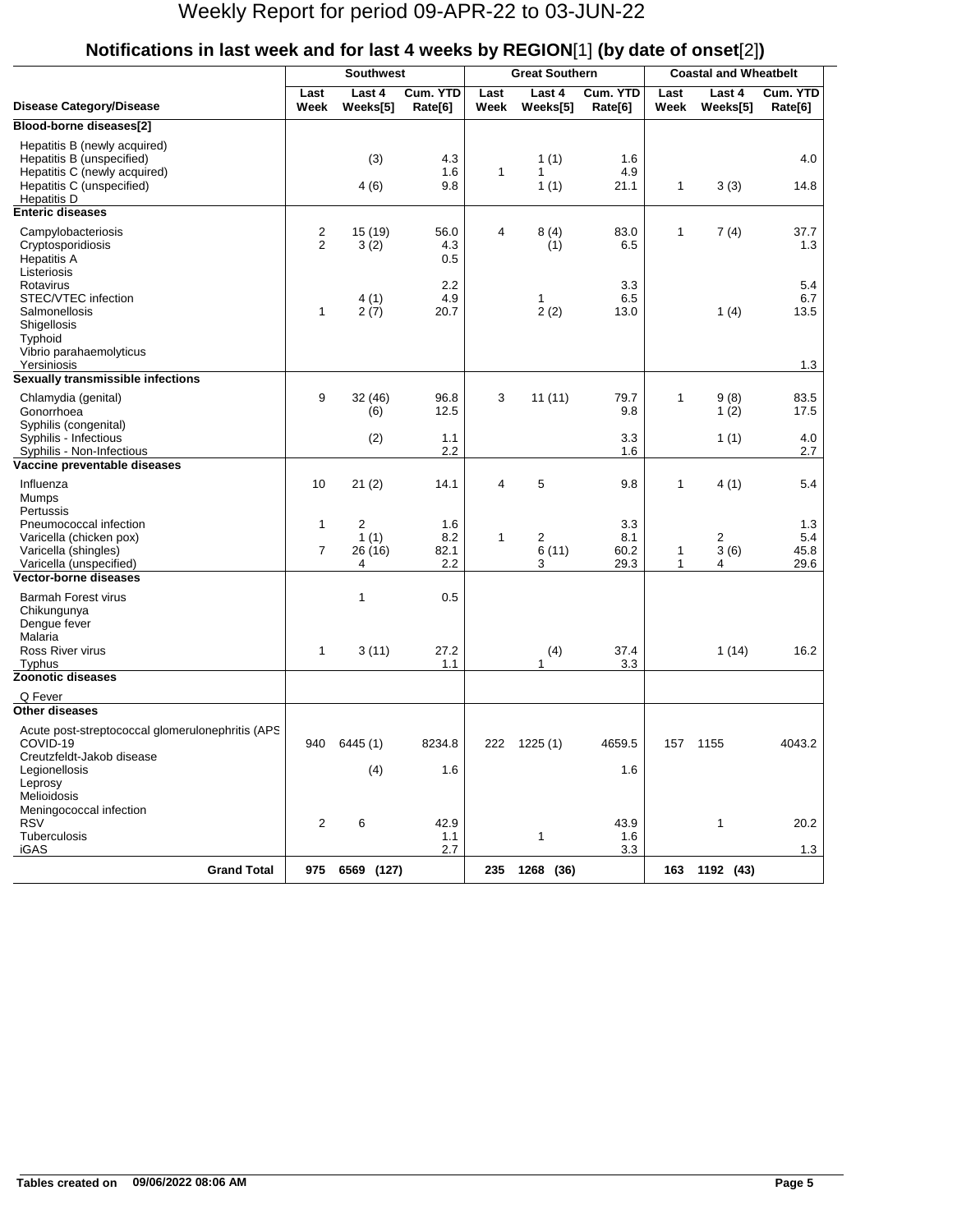|                                                                                                                            |                | <b>Midwest</b>     |                                    |                | <b>Goldfields</b>  |                                          | Pilbara        |                              |                            |  |
|----------------------------------------------------------------------------------------------------------------------------|----------------|--------------------|------------------------------------|----------------|--------------------|------------------------------------------|----------------|------------------------------|----------------------------|--|
| <b>Disease Category/Disease</b>                                                                                            | Last<br>Week   | Last 4<br>Weeks[5] | Cum. YTD<br>Rate[6]                | Last<br>Week   | Last 4<br>Weeks[5] | Cum. YTD<br>Rate[6]                      | Last<br>Week   | Last 4<br>Weeks[5]           | Cum. YTD<br>Rate[6]        |  |
| Blood-borne diseases[2]                                                                                                    |                |                    |                                    |                |                    |                                          |                |                              |                            |  |
| Hepatitis B (newly acquired)<br>Hepatitis B (unspecified)<br>Hepatitis C (newly acquired)<br>Hepatitis C (unspecified)     | 3              | (3)<br>7(4)        | 6.7<br>20.2                        |                | 1                  | 5.9<br>11.9                              |                | 2(2)<br>1(2)                 | 11.8<br>16.9               |  |
| <b>Hepatitis D</b>                                                                                                         |                | 1                  | 1.7                                |                |                    |                                          |                |                              |                            |  |
| <b>Enteric diseases</b>                                                                                                    |                |                    |                                    |                |                    |                                          |                |                              |                            |  |
| Campylobacteriosis<br>Cryptosporidiosis<br><b>Hepatitis A</b><br>Listeriosis                                               | $\mathbf{1}$   | 8(6)               | 43.8<br>1.7                        |                | 3(4)               | 33.6<br>4.0                              |                | 4(6)                         | 49.1<br>15.2               |  |
| Rotavirus<br>STEC/VTEC infection<br>Salmonellosis<br>Shigellosis<br>Typhoid<br>Vibrio parahaemolyticus                     |                | 1<br>2(2)<br>(1)   | 3.4<br>8.4<br>26.9<br>6.7          |                | 1(2)               | 4.0<br>5.9<br>11.9                       | $\mathbf{1}$   | $\mathbf{1}$<br>4(6)<br>2(1) | 6.8<br>5.1<br>38.9<br>10.2 |  |
| Yersiniosis                                                                                                                |                |                    |                                    |                |                    |                                          |                |                              |                            |  |
| Sexually transmissible infections<br>Chlamydia (genital)<br>Gonorrhoea<br>Syphilis (congenital)                            | $\overline{2}$ | 16 (25)<br>3(4)    | 192.0<br>38.7                      | 7<br>3         | 25(24)<br>20 (18)  | 253.2<br>146.4<br>2.0                    | 12<br>5        | 40 (37)<br>22 (17)           | 262.3<br>204.7<br>1.7      |  |
| Syphilis - Infectious<br>Syphilis - Non-Infectious<br>Vaccine preventable diseases                                         |                | 3<br>1(2)          | 16.8<br>11.8                       | $\overline{2}$ | 5(1)<br>1(4)       | 25.7<br>11.9                             |                | 9(17)<br>2(2)                | 59.2<br>15.2               |  |
| Influenza                                                                                                                  | 26             | 53                 | 92.6                               | 9              | 15                 | 29.7                                     | 19             |                              | 42.3                       |  |
| Mumps<br>Pertussis<br>Pneumococcal infection<br>Varicella (chicken pox)<br>Varicella (shingles)<br>Varicella (unspecified) | $\mathbf{1}$   | 1<br>5(4)<br>4(4)  | 3.4<br>3.4<br>10.1<br>32.0<br>45.5 | $\overline{2}$ | 3<br>1(1)<br>3(4)  | 2.0<br>2.0<br>23.7<br>7.9<br>53.4<br>2.0 |                | 24(1)<br>(1)<br>2(1)<br>4(4) | 8.5<br>11.8<br>25.4        |  |
| <b>Vector-borne diseases</b>                                                                                               |                |                    |                                    |                |                    |                                          |                |                              |                            |  |
| <b>Barmah Forest virus</b><br>Chikungunya<br>Dengue fever<br>Malaria                                                       |                |                    |                                    |                |                    | 2.0                                      |                |                              | 1.7                        |  |
| Ross River virus                                                                                                           |                | (6)                | 10.1                               |                |                    | 4.0                                      |                | (4)                          | 15.2                       |  |
| Typhus                                                                                                                     |                |                    |                                    |                |                    |                                          |                |                              |                            |  |
| <b>Zoonotic diseases</b>                                                                                                   |                |                    |                                    |                |                    |                                          |                |                              |                            |  |
| Q Fever<br>Other diseases                                                                                                  |                |                    | 1.7                                |                |                    |                                          |                |                              |                            |  |
| Acute post-streptococcal glomerulonephritis (APS<br>COVID-19<br>Creutzfeldt-Jakob disease<br>Legionellosis                 | 238            | 1154<br>(1)        | 5080.5<br>1.7                      | -1<br>102      | 1<br>564           | 2.0<br>4232.0<br>2.0                     | 168            | 823                          | 6776.8                     |  |
| Leprosy<br>Melioidosis<br>Meningococcal infection                                                                          |                |                    |                                    |                |                    |                                          |                |                              |                            |  |
| <b>RSV</b><br>Tuberculosis                                                                                                 | $\overline{2}$ | 2                  | 136.4<br>1.7                       |                |                    | 11.9<br>2.0                              |                |                              | 162.4                      |  |
| iGAS                                                                                                                       |                | $\overline{2}$     | 8.4                                |                |                    | 5.9                                      | $\overline{2}$ | 4                            | 16.9                       |  |
| <b>Grand Total</b>                                                                                                         |                | 273 1263 (62)      |                                    | 126            | 643 (58)           |                                          | 207            | 944 (101)                    |                            |  |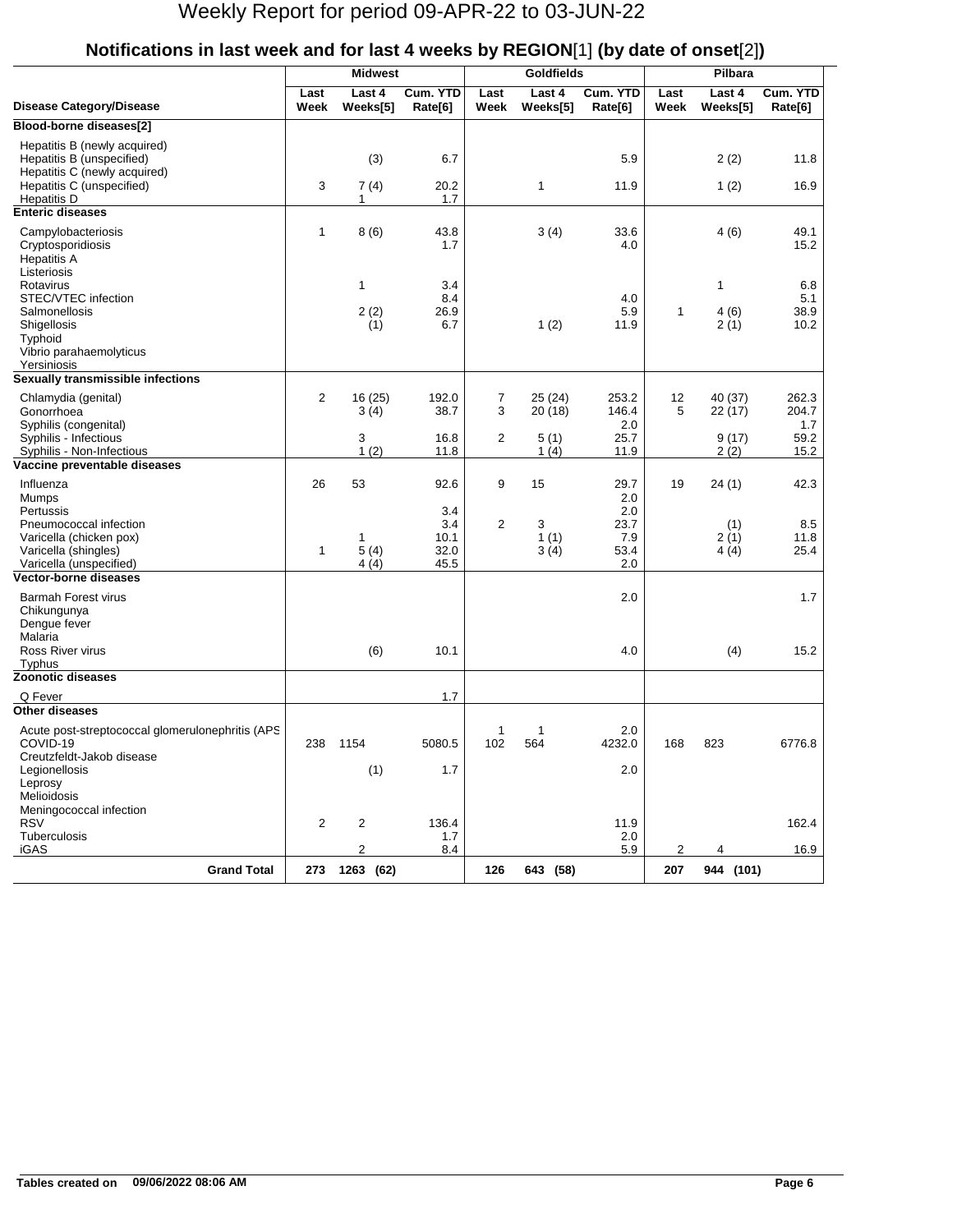| Cum. YTD<br>Last<br>Last 4<br>Last<br>Last 4<br>Disease Category/Disease<br>Week<br>Weeks[5]<br>Week<br>Rate[6]<br>Weeks[5]<br>Rate[6]<br>Blood-borne diseases[2]<br>0<br>Hepatitis B (newly acquired)<br>1 $(1)$<br>0.0<br>7<br>Hepatitis B (unspecified)<br>11.6<br>6.3<br>36 (39)<br>Hepatitis C (newly acquired)<br>2<br>0.9<br>4 (6)<br>Hepatitis C (unspecified)<br>12<br>11.2<br>(4)<br>17.4<br>54 (62)<br>0.1<br><b>Hepatitis D</b><br>0<br>2(1)<br><b>Enteric diseases</b><br>2(2)<br>26.1<br>Campylobacteriosis<br>51<br>245 (192)<br>49.5<br>Cryptosporidiosis<br>29.1<br>5<br>(3)<br>5.8<br>14 (12)<br>0<br><b>Hepatitis A</b><br>1 $(0)$<br>0.1<br>0<br>Listeriosis<br>0(1)<br>0.0<br>$\overline{\mathbf{c}}$<br>5.3<br>Rotavirus<br>17.4<br>18(6)<br>$\overline{2}$<br>STEC/VTEC infection<br>5.8<br>3.3<br>1<br>14(5)<br>5(4)<br>9<br>2<br>Salmonellosis<br>66.8<br>38 (80)<br>15.6<br>3<br>Shigellosis<br>3(3)<br>34.9<br>13 (14)<br>2.0<br>1<br>Typhoid<br>1 $(0)$<br>0.2<br>Vibrio parahaemolyticus<br>0<br>0(0)<br>0.1<br>Yersiniosis<br>1<br>3(4)<br>0.4<br>Sexually transmissible infections<br>14<br>211<br>Chlamydia (genital)<br>37 (39)<br>575.2<br>169.0<br>897 (881)<br>Gonorrhoea<br>10<br>51<br>46.3<br>36 (26)<br>525.8<br>248 (231)<br>Syphilis (congenital)<br>0<br>0(0)<br>0.1<br>Syphilis - Infectious<br>1<br>13.6<br>4(3)<br>93.0<br>19<br>88 (70)<br>4<br>20.3<br>3.3<br>Syphilis - Non-Infectious<br>0<br>18 (22)<br>Vaccine preventable diseases<br>30<br>45<br>Influenza<br>130.7<br>285<br>587 (4)<br>23.7<br>0<br>0(0)<br>0.0<br>Mumps<br>0<br>Pertussis<br>1 $(4)$<br>0.6<br>1<br>8<br>Pneumococcal infection<br>14.5<br>19 (11)<br>2.3<br>3<br>5.1<br>Varicella (chicken pox)<br>20(25)<br>3(8)<br>19<br>Varicella (shingles)<br>66.8<br>136 (184)<br>37.1<br>Varicella (unspecified)<br>(1)<br>8.7<br>61<br>40.1<br>211 (121)<br><b>Vector-borne diseases</b><br><b>Barmah Forest virus</b><br>11.6<br>1<br>3(1)<br>0.4<br>0<br>Chikungunya<br>0(0)<br>0.1<br>Dengue fever<br>0<br>0.2<br>2(0)<br>Malaria<br>1<br>1(2)<br>0.3<br>$\overline{2}$<br>Ross River virus<br>(3)<br>72.6<br>14.4<br>12 (89)<br>0<br>3(3)<br>Typhus<br>0.3<br><b>Zoonotic diseases</b><br>Q Fever<br>0<br>1(1)<br>0.1<br><b>Other diseases</b><br>Acute post-streptococcal glomerulonephritis (APS<br>1(1)<br>26.1<br>2(1)<br>0.4<br>1<br>124<br>11539.5<br>12091.1<br>COVID-19<br>532<br>18256 111660 (8)<br>Creutzfeldt-Jakob disease<br>0(0)<br>0.0<br>0<br>Legionellosis<br>2.9<br>4<br>13(12)<br>1.2<br>Leprosy<br>0<br>0(1)<br>0.0<br>Melioidosis<br>(1)<br>0(1)<br>5.8<br>0<br>0.1<br>Meningococcal infection<br>1<br>4(0)<br>0.3<br><b>RSV</b><br>3<br>38(0)<br>35.5<br>4<br>502.6<br>15<br>Tuberculosis<br>5<br>9(10)<br>1.0<br>iGAS<br>1<br>32.0<br>3<br>3.0<br>3<br>13(0)<br>19041 114430 (2106) |                    |     | Kimberley | <b>STATE TOTAL</b> |  |          |  |
|-----------------------------------------------------------------------------------------------------------------------------------------------------------------------------------------------------------------------------------------------------------------------------------------------------------------------------------------------------------------------------------------------------------------------------------------------------------------------------------------------------------------------------------------------------------------------------------------------------------------------------------------------------------------------------------------------------------------------------------------------------------------------------------------------------------------------------------------------------------------------------------------------------------------------------------------------------------------------------------------------------------------------------------------------------------------------------------------------------------------------------------------------------------------------------------------------------------------------------------------------------------------------------------------------------------------------------------------------------------------------------------------------------------------------------------------------------------------------------------------------------------------------------------------------------------------------------------------------------------------------------------------------------------------------------------------------------------------------------------------------------------------------------------------------------------------------------------------------------------------------------------------------------------------------------------------------------------------------------------------------------------------------------------------------------------------------------------------------------------------------------------------------------------------------------------------------------------------------------------------------------------------------------------------------------------------------------------------------------------------------------------------------------------------------------------------------------------------------------------------------------------------------------------------------------------------------------------------------------------------------------------------------------------------------------------------------------------------------------------------------------------------------------------------------------------------------------------|--------------------|-----|-----------|--------------------|--|----------|--|
|                                                                                                                                                                                                                                                                                                                                                                                                                                                                                                                                                                                                                                                                                                                                                                                                                                                                                                                                                                                                                                                                                                                                                                                                                                                                                                                                                                                                                                                                                                                                                                                                                                                                                                                                                                                                                                                                                                                                                                                                                                                                                                                                                                                                                                                                                                                                                                                                                                                                                                                                                                                                                                                                                                                                                                                                                                   |                    |     |           |                    |  | Cum. YTD |  |
|                                                                                                                                                                                                                                                                                                                                                                                                                                                                                                                                                                                                                                                                                                                                                                                                                                                                                                                                                                                                                                                                                                                                                                                                                                                                                                                                                                                                                                                                                                                                                                                                                                                                                                                                                                                                                                                                                                                                                                                                                                                                                                                                                                                                                                                                                                                                                                                                                                                                                                                                                                                                                                                                                                                                                                                                                                   |                    |     |           |                    |  |          |  |
|                                                                                                                                                                                                                                                                                                                                                                                                                                                                                                                                                                                                                                                                                                                                                                                                                                                                                                                                                                                                                                                                                                                                                                                                                                                                                                                                                                                                                                                                                                                                                                                                                                                                                                                                                                                                                                                                                                                                                                                                                                                                                                                                                                                                                                                                                                                                                                                                                                                                                                                                                                                                                                                                                                                                                                                                                                   |                    |     |           |                    |  |          |  |
|                                                                                                                                                                                                                                                                                                                                                                                                                                                                                                                                                                                                                                                                                                                                                                                                                                                                                                                                                                                                                                                                                                                                                                                                                                                                                                                                                                                                                                                                                                                                                                                                                                                                                                                                                                                                                                                                                                                                                                                                                                                                                                                                                                                                                                                                                                                                                                                                                                                                                                                                                                                                                                                                                                                                                                                                                                   |                    |     |           |                    |  |          |  |
|                                                                                                                                                                                                                                                                                                                                                                                                                                                                                                                                                                                                                                                                                                                                                                                                                                                                                                                                                                                                                                                                                                                                                                                                                                                                                                                                                                                                                                                                                                                                                                                                                                                                                                                                                                                                                                                                                                                                                                                                                                                                                                                                                                                                                                                                                                                                                                                                                                                                                                                                                                                                                                                                                                                                                                                                                                   |                    |     |           |                    |  |          |  |
|                                                                                                                                                                                                                                                                                                                                                                                                                                                                                                                                                                                                                                                                                                                                                                                                                                                                                                                                                                                                                                                                                                                                                                                                                                                                                                                                                                                                                                                                                                                                                                                                                                                                                                                                                                                                                                                                                                                                                                                                                                                                                                                                                                                                                                                                                                                                                                                                                                                                                                                                                                                                                                                                                                                                                                                                                                   |                    |     |           |                    |  |          |  |
|                                                                                                                                                                                                                                                                                                                                                                                                                                                                                                                                                                                                                                                                                                                                                                                                                                                                                                                                                                                                                                                                                                                                                                                                                                                                                                                                                                                                                                                                                                                                                                                                                                                                                                                                                                                                                                                                                                                                                                                                                                                                                                                                                                                                                                                                                                                                                                                                                                                                                                                                                                                                                                                                                                                                                                                                                                   |                    |     |           |                    |  |          |  |
|                                                                                                                                                                                                                                                                                                                                                                                                                                                                                                                                                                                                                                                                                                                                                                                                                                                                                                                                                                                                                                                                                                                                                                                                                                                                                                                                                                                                                                                                                                                                                                                                                                                                                                                                                                                                                                                                                                                                                                                                                                                                                                                                                                                                                                                                                                                                                                                                                                                                                                                                                                                                                                                                                                                                                                                                                                   |                    |     |           |                    |  |          |  |
|                                                                                                                                                                                                                                                                                                                                                                                                                                                                                                                                                                                                                                                                                                                                                                                                                                                                                                                                                                                                                                                                                                                                                                                                                                                                                                                                                                                                                                                                                                                                                                                                                                                                                                                                                                                                                                                                                                                                                                                                                                                                                                                                                                                                                                                                                                                                                                                                                                                                                                                                                                                                                                                                                                                                                                                                                                   |                    |     |           |                    |  |          |  |
|                                                                                                                                                                                                                                                                                                                                                                                                                                                                                                                                                                                                                                                                                                                                                                                                                                                                                                                                                                                                                                                                                                                                                                                                                                                                                                                                                                                                                                                                                                                                                                                                                                                                                                                                                                                                                                                                                                                                                                                                                                                                                                                                                                                                                                                                                                                                                                                                                                                                                                                                                                                                                                                                                                                                                                                                                                   |                    |     |           |                    |  |          |  |
|                                                                                                                                                                                                                                                                                                                                                                                                                                                                                                                                                                                                                                                                                                                                                                                                                                                                                                                                                                                                                                                                                                                                                                                                                                                                                                                                                                                                                                                                                                                                                                                                                                                                                                                                                                                                                                                                                                                                                                                                                                                                                                                                                                                                                                                                                                                                                                                                                                                                                                                                                                                                                                                                                                                                                                                                                                   |                    |     |           |                    |  |          |  |
|                                                                                                                                                                                                                                                                                                                                                                                                                                                                                                                                                                                                                                                                                                                                                                                                                                                                                                                                                                                                                                                                                                                                                                                                                                                                                                                                                                                                                                                                                                                                                                                                                                                                                                                                                                                                                                                                                                                                                                                                                                                                                                                                                                                                                                                                                                                                                                                                                                                                                                                                                                                                                                                                                                                                                                                                                                   |                    |     |           |                    |  |          |  |
|                                                                                                                                                                                                                                                                                                                                                                                                                                                                                                                                                                                                                                                                                                                                                                                                                                                                                                                                                                                                                                                                                                                                                                                                                                                                                                                                                                                                                                                                                                                                                                                                                                                                                                                                                                                                                                                                                                                                                                                                                                                                                                                                                                                                                                                                                                                                                                                                                                                                                                                                                                                                                                                                                                                                                                                                                                   |                    |     |           |                    |  |          |  |
|                                                                                                                                                                                                                                                                                                                                                                                                                                                                                                                                                                                                                                                                                                                                                                                                                                                                                                                                                                                                                                                                                                                                                                                                                                                                                                                                                                                                                                                                                                                                                                                                                                                                                                                                                                                                                                                                                                                                                                                                                                                                                                                                                                                                                                                                                                                                                                                                                                                                                                                                                                                                                                                                                                                                                                                                                                   |                    |     |           |                    |  |          |  |
|                                                                                                                                                                                                                                                                                                                                                                                                                                                                                                                                                                                                                                                                                                                                                                                                                                                                                                                                                                                                                                                                                                                                                                                                                                                                                                                                                                                                                                                                                                                                                                                                                                                                                                                                                                                                                                                                                                                                                                                                                                                                                                                                                                                                                                                                                                                                                                                                                                                                                                                                                                                                                                                                                                                                                                                                                                   |                    |     |           |                    |  |          |  |
|                                                                                                                                                                                                                                                                                                                                                                                                                                                                                                                                                                                                                                                                                                                                                                                                                                                                                                                                                                                                                                                                                                                                                                                                                                                                                                                                                                                                                                                                                                                                                                                                                                                                                                                                                                                                                                                                                                                                                                                                                                                                                                                                                                                                                                                                                                                                                                                                                                                                                                                                                                                                                                                                                                                                                                                                                                   |                    |     |           |                    |  |          |  |
|                                                                                                                                                                                                                                                                                                                                                                                                                                                                                                                                                                                                                                                                                                                                                                                                                                                                                                                                                                                                                                                                                                                                                                                                                                                                                                                                                                                                                                                                                                                                                                                                                                                                                                                                                                                                                                                                                                                                                                                                                                                                                                                                                                                                                                                                                                                                                                                                                                                                                                                                                                                                                                                                                                                                                                                                                                   |                    |     |           |                    |  |          |  |
|                                                                                                                                                                                                                                                                                                                                                                                                                                                                                                                                                                                                                                                                                                                                                                                                                                                                                                                                                                                                                                                                                                                                                                                                                                                                                                                                                                                                                                                                                                                                                                                                                                                                                                                                                                                                                                                                                                                                                                                                                                                                                                                                                                                                                                                                                                                                                                                                                                                                                                                                                                                                                                                                                                                                                                                                                                   |                    |     |           |                    |  |          |  |
|                                                                                                                                                                                                                                                                                                                                                                                                                                                                                                                                                                                                                                                                                                                                                                                                                                                                                                                                                                                                                                                                                                                                                                                                                                                                                                                                                                                                                                                                                                                                                                                                                                                                                                                                                                                                                                                                                                                                                                                                                                                                                                                                                                                                                                                                                                                                                                                                                                                                                                                                                                                                                                                                                                                                                                                                                                   |                    |     |           |                    |  |          |  |
|                                                                                                                                                                                                                                                                                                                                                                                                                                                                                                                                                                                                                                                                                                                                                                                                                                                                                                                                                                                                                                                                                                                                                                                                                                                                                                                                                                                                                                                                                                                                                                                                                                                                                                                                                                                                                                                                                                                                                                                                                                                                                                                                                                                                                                                                                                                                                                                                                                                                                                                                                                                                                                                                                                                                                                                                                                   |                    |     |           |                    |  |          |  |
|                                                                                                                                                                                                                                                                                                                                                                                                                                                                                                                                                                                                                                                                                                                                                                                                                                                                                                                                                                                                                                                                                                                                                                                                                                                                                                                                                                                                                                                                                                                                                                                                                                                                                                                                                                                                                                                                                                                                                                                                                                                                                                                                                                                                                                                                                                                                                                                                                                                                                                                                                                                                                                                                                                                                                                                                                                   |                    |     |           |                    |  |          |  |
|                                                                                                                                                                                                                                                                                                                                                                                                                                                                                                                                                                                                                                                                                                                                                                                                                                                                                                                                                                                                                                                                                                                                                                                                                                                                                                                                                                                                                                                                                                                                                                                                                                                                                                                                                                                                                                                                                                                                                                                                                                                                                                                                                                                                                                                                                                                                                                                                                                                                                                                                                                                                                                                                                                                                                                                                                                   | <b>Grand Total</b> | 185 | 681 (98)  |                    |  |          |  |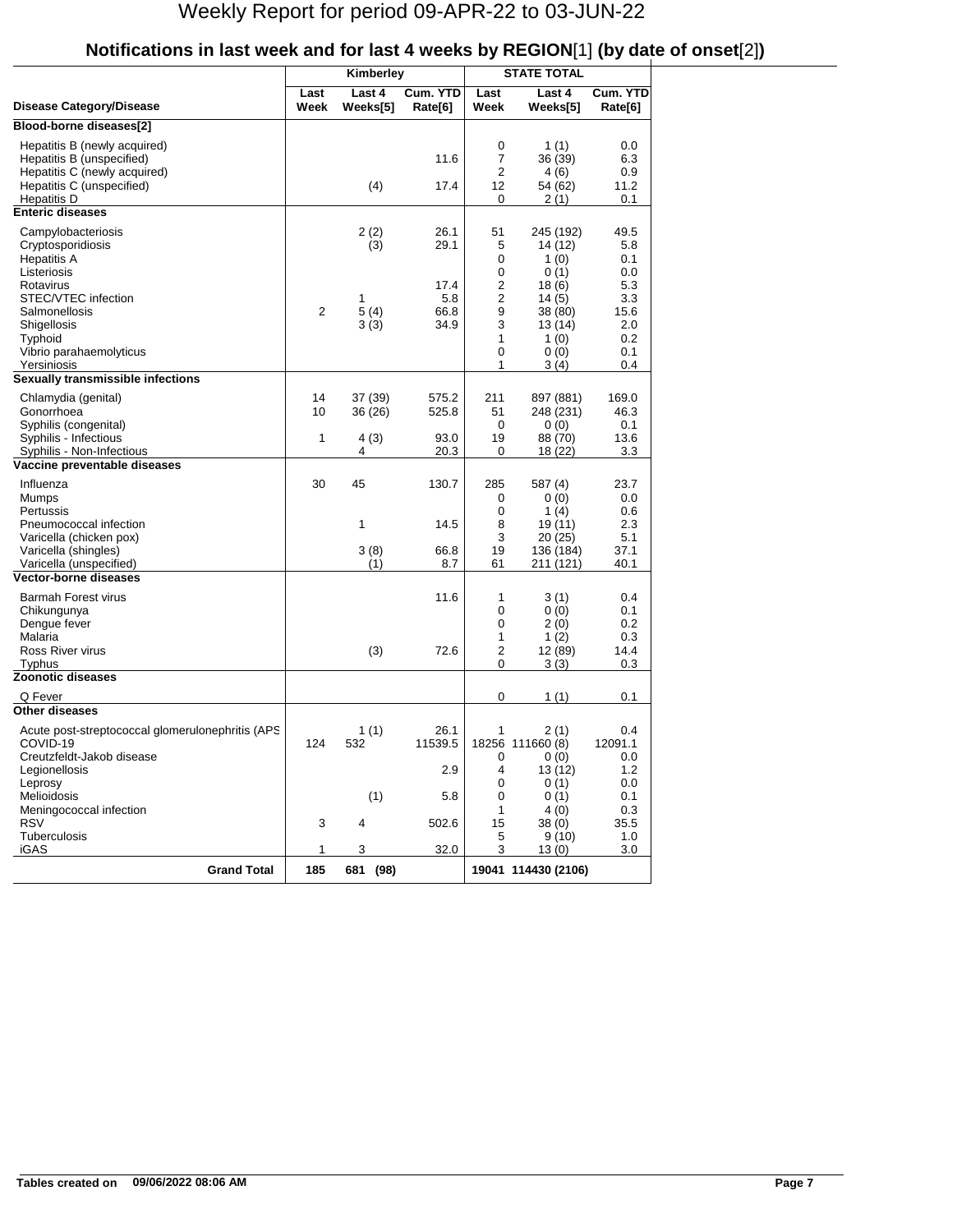|                                      |              |                |              | <b>Week Ending</b> |                |       |       |              | ינ—וי<br><b>Cumulative Total</b> |                |
|--------------------------------------|--------------|----------------|--------------|--------------------|----------------|-------|-------|--------------|----------------------------------|----------------|
|                                      | 15/04        | 22/04          | 29/04        | 06/05              |                | 20/05 | 27/05 | 03/06        | to end of Week 22                |                |
|                                      |              |                |              |                    |                |       |       |              | 2022                             | 2021           |
| Salmonella Total                     | 19           | 16             | 13           | 16                 | 10             | 8     | 11    | 9            | 417                              | 512            |
| Serotype/Phage                       |              |                |              |                    |                |       |       |              |                                  |                |
| Salmonella Agona                     |              |                |              |                    |                |       |       |              | 6                                | 3              |
| Salmonella Amsterdam                 |              |                |              |                    |                |       |       |              | 1                                | 0              |
| Salmonella Anatum                    |              |                |              | 1                  |                | 1     | 1     |              | 7                                | 7              |
| Salmonella Anatum var 15+            |              | 1              |              |                    |                |       |       |              | 1                                | 0              |
| Salmonella Bareilly                  |              |                |              |                    |                |       |       |              | 0                                | 3              |
| Salmonella Bleadon subsp II          |              |                |              |                    |                |       |       |              |                                  | 0              |
| Salmonella Blukwa                    |              |                |              |                    |                | 1     |       |              |                                  | 0              |
| Salmonella Bovismorbificans          | 1            |                |              |                    | 1              |       |       |              | 6                                | 5              |
| Salmonella Braenderup                |              |                |              |                    |                |       |       |              | 1                                | 0              |
| Salmonella Cerro                     |              |                |              |                    |                |       |       |              |                                  | 2              |
| Salmonella Chester                   |              | 1              | $\mathbf{1}$ | 1                  |                |       |       |              | 7                                | 7              |
| Salmonella Choleraesuis by Australia |              | 1              |              |                    |                |       | 1     |              | 6                                | 4              |
| Salmonella Choleraesuis by Decatur   |              |                |              |                    |                |       |       |              | 6                                | 7              |
| Salmonella Corvallis                 |              |                |              |                    |                |       | 1     |              | 2                                | 2              |
| Salmonella Eastbourne                |              |                |              | 1                  |                |       |       |              | 3                                | 2              |
| Salmonella Enteritidis               |              |                |              | 1                  |                |       |       |              | 3                                | 7              |
| Salmonella Essen                     |              |                |              |                    |                |       |       |              | 0                                | 0              |
| Salmonella Fremantle subsp II        | $\mathbf{1}$ |                |              |                    |                |       |       |              |                                  | 3              |
| Salmonella Give                      |              |                |              |                    |                |       | 1     |              | 4                                | 4              |
| Salmonella Give var 15+              |              |                |              |                    |                |       |       |              | 0                                | 0              |
| Salmonella Havana                    |              |                |              | 1                  |                |       |       |              | 3                                | 1              |
| Salmonella Houten subsp IV           |              |                |              |                    |                |       |       |              | 1                                | 2              |
| Salmonella Hvittingfoss              |              |                |              |                    |                |       |       |              | 1                                | 2              |
| Salmonella Infantis                  | 1            |                | 1            |                    |                | 1     |       |              | 7                                | 23             |
| Salmonella Irumu                     |              |                |              |                    |                |       |       |              | 1                                | 1              |
| Salmonella Johannesburg              |              |                |              |                    |                |       |       |              | 2                                | 2              |
| Salmonella Kentucky                  |              |                |              |                    | $\overline{2}$ |       | 1     |              | 3                                | 1              |
| Salmonella Kiambu                    | 1            |                | $\mathbf{1}$ | 1                  |                |       |       |              | 8                                | $\overline{c}$ |
| Salmonella Litchfield                |              |                |              |                    |                |       |       |              | 3                                | 3              |
| Salmonella Mgulani                   |              |                |              |                    |                |       |       |              | 2                                | 0              |
| Salmonella Muenchen                  |              | $\mathbf{1}$   | $\mathbf{1}$ |                    |                |       |       |              | 10                               | 10             |
| Salmonella Newport                   |              |                |              |                    |                | 1     |       |              | 3                                | 8              |
| Salmonella Ohlstedt                  |              |                |              |                    |                |       |       |              | 2                                | 0              |
| Salmonella Oranienburg               | $\mathbf{1}$ |                |              |                    |                |       | 1     |              | 14                               | 5              |
| Salmonella Orientalis                |              |                |              | 1                  |                |       |       |              | 1                                | 0              |
| Salmonella Orion                     |              |                | 1            |                    | 1              |       |       |              | 6                                | 5              |
| Salmonella Orion var 15+             |              |                |              |                    |                |       |       |              | 1                                | 0              |
| Salmonella Paratyphi B bv Java       |              |                | $\mathbf{1}$ | 1                  | 1              |       |       |              | 5                                | 2              |
| Salmonella Poona                     |              |                |              |                    |                |       |       | $\mathbf{1}$ | 1                                | 4              |
| Salmonella Potsdam                   |              |                |              |                    |                |       |       |              | 4                                | 7              |
| Salmonella Reading                   |              |                |              |                    |                |       |       |              | 6                                | 6              |
| Salmonella Rissen                    |              |                |              |                    |                |       |       |              | 1                                | 2              |
| Salmonella Rubislaw                  |              |                |              |                    |                |       |       |              | 3                                | 1              |
| Salmonella Ruiru                     |              |                |              |                    |                |       |       |              | 1                                | 0              |
| Salmonella Saintpaul                 |              | $\overline{2}$ | 1            | $\mathbf{1}$       |                | 1     | 1     | 1            | 19                               | 17             |
| Salmonella Schwarzengrund            |              |                | $\mathbf{1}$ |                    |                |       |       |              | $\mathbf{1}$                     | 0              |
| Salmonella Senftenberg               |              | 1              |              |                    |                |       |       |              | 2                                | 2              |
| Salmonella Stanley                   |              |                |              | $\mathbf{1}$       | 1              |       |       | 1            | 13                               | 4              |
| Salmonella Tennessee                 | $\mathbf{1}$ |                |              |                    |                |       |       |              | 3                                | 3              |
|                                      |              |                |              |                    |                |       |       |              |                                  |                |

## **Statewide Salmonella notifications for past 8 weeks (by date of onset**[2]**)**